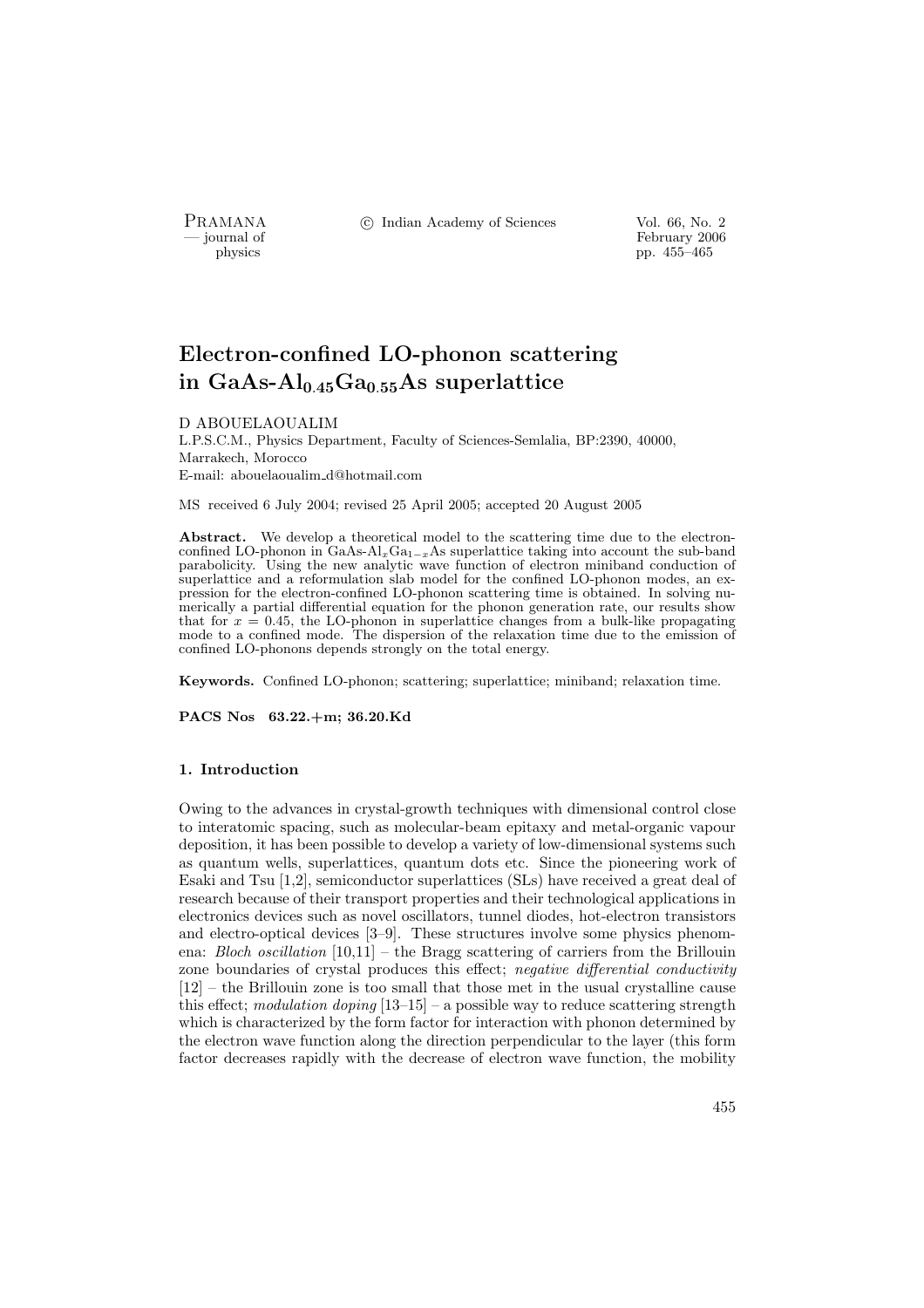can be enhanced); sequential resonant tunnelling  $[16]$  – in strong electric fields the miniband picture in a superlattice breaks down when the potential drop across the superlattice period exceeds the miniband width. When this condition is satisfied the quantum states become localized in the individual wells. The electron propagation through the entire superlattice involves sequential resonant tunnelling; phonon resonance  $[17]$  – at high field where a longitudinal-optical (LO) phonon mediates a transition between localized Wannier–Stark states whose energy separation equals the phonon energy, this effect is evident. This phenomenon depends in practice on a series of factors such as degree of perfection of the quantum well layers, the number distribution of impurities and the influence of electron–electron interaction.

One of the effects that has attracted the attention of a considerable number of researchers is the electron–LO-phonon interaction effect. In particular, some commonly used quantum structures, such as  $GaAs-Al_xGa_{1-x}As$ , are constituted by weak polar or semi-polar semiconductors such that at room temperature the polaron effects can strongly influence the optical and transport properties of these microstructures. Some results in Raman scattering, cyclotron resonance and magnetophonon resonance measurements show the dominance of electron interaction with LO phonons and reveal important information about the vibration modes in the layers forming SL [18–24]. The electron–LO-phonon interaction was found to be strongly dependent on both the geometrical shape and the parameters of the constituent materials [25,26]. The polaron effect in heterostructures of size is, however, quite different from that in bulk materials. Several theoretical studies are already reported on calculations of relaxation time due to scattering of carriers in semiconductor heterostucture by optical phonons, treating the case of single or multiple quantum wells [27–30]. In the work presented in this paper, we not only evaluate analytically an expression of the scattering time with the new analytic wave function in SL [31] treated quantum mechanically, but also study the dependence of this scattering time on the total energy.

#### 2. Theoretical model

The electron–phonon interaction Hamiltonian in low-dimensional systems depends on the specific phonon spectra in the system and is different from the Fröhlich Hamiltonian for bulk phonon. The macroscopic dielectric continuum model [32–35] gives the functional form of the interface modes and confined half-space LO modes. The electron-confined LO-phonon interaction Hamiltonian as derived from Fröhlich interaction is given by [36,37]

$$
H_{e-p} = \lambda \sum_{q_{\perp},n} \sum_{\alpha=\pm} e^{iq_{\perp} \cdot r} H(z) t_{n\alpha}(q_{\perp}) u_{n\alpha}(z) \times [a_{n\alpha}(q_{\perp}) + a_{n\alpha}^+(-q_{\perp})],
$$
\n(1)

where  $a(q)$  and  $a^+(q)$  are the creation and annihilation operators for a bulk phonon in mode  $q$ , corresponding to the even  $(-)$  and odd  $(+)$  confined phonon modes and  $n$  is the miniband index, while the coupling

$$
\lambda^2 = iC_\mu/\sqrt{V_q},\tag{2}
$$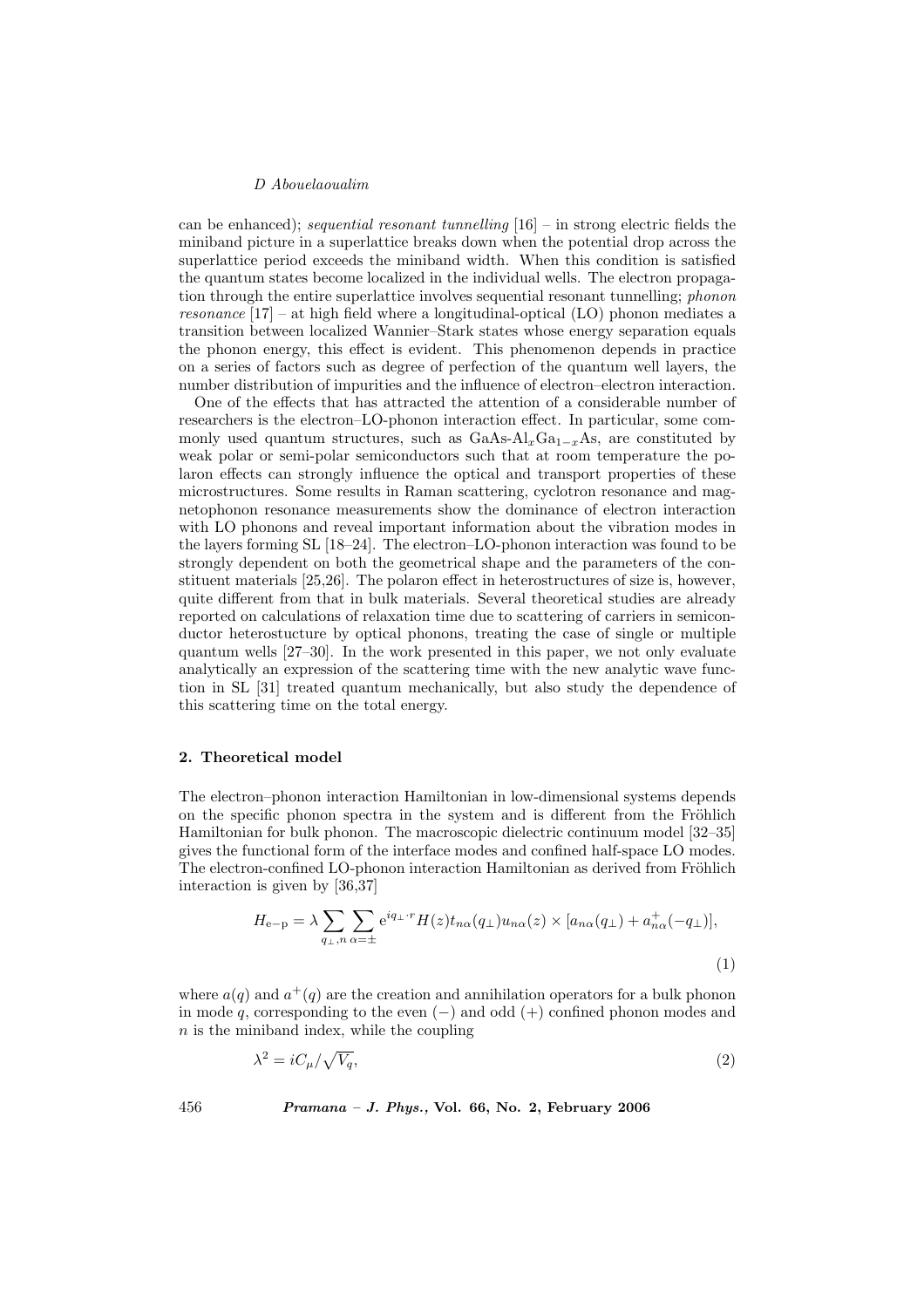## Electron-confined LO-phonon scattering

where  $V$  is the volume. From [38],  $C$  can be written explicitly as

$$
C = \left[\frac{e^2 \hbar \omega_{\text{LO}}}{2\varepsilon_0} \left(\frac{1}{\varepsilon(\infty)} - \frac{1}{\varepsilon(0)}\right)\right]^{1/2},\tag{3}
$$

where  $\hbar\omega$  is the optic phonon of the nth miniband,  $\varepsilon(\infty)$  and  $\varepsilon(0)$  are the optical and static dielectric constants respectively,  $V$  is the volume and  $e$  is the electronic charge. For the slab model [32–39]  $u_{n\alpha}(z)$  are defined as

$$
u_{n+}(z) = \cos(n\pi z/L_{\rm w}), \quad n = 1, 3, 5, \dots
$$
\n(4)

$$
u_{n-}(z) = \sin(n\pi z/L_{\rm w}), \quad n = 2, 4, 6, \dots \tag{5}
$$

 $t_{n\alpha}$  is given by

$$
t_{n\alpha} = \frac{1}{[q_{\perp}^2 + (n\pi/L_{\rm w})^2]^{1/2}}.\tag{6}
$$

Finally

$$
H(z) = \begin{cases} 1 & \text{if } -L_{\text{w}} \le z \le L_{\text{w}} \\ 0 & \text{otherwise} \end{cases} . \tag{7}
$$

The scattering rate  $W_{i\rightarrow f}$  appearing is obtained from the Fermi Golden Rule

$$
W_{\mathbf{i}\to\mathbf{f}}(k) = \frac{2\pi}{\hbar} \sum_{\mathbf{f}} |\langle \xi_{\mathbf{f}} | H_{\mathbf{e}-\mathbf{p}} | \xi_{\mathbf{i}} \rangle|^2.
$$
 (8)

Evaluating the matrix element in (8) with the Hamiltonian given by (1) we obtain

$$
W_{\mathbf{i}\to\mathbf{f}} = \frac{\pi}{2\pi V\hbar} \left( N_{\mathbf{LO}} + \frac{1}{2} \pm \frac{1}{2} \right) \frac{e^2 \hbar \omega_{\mathbf{LO}}}{q_{\pm}} \left( \frac{1}{\varepsilon(\infty)} - \frac{1}{\varepsilon(0)} \right) \times \delta(U^{\pm}) I(k_z^{\dagger}, k_z^{\dagger}, q_{\perp}), \tag{9}
$$

where

$$
I_n(k_z^i, k_z^f, q_\perp) = \sum_{q_\perp} \sum_{n,\alpha} |G_{n,\alpha}^{i \to f}(k_z^i, k_z^f)|^2 |t_{n,\alpha}(q_\perp)|^2.
$$
 (10)

The  $\delta$ -function represents the conservation of energy

$$
\delta(U_{\pm}) = \delta \left( \frac{\hbar^2}{2m^*} (k_{\perp}^{i^2} - k_{\perp}^{f^2}) + E_{k_z^f} - E_{k_z^i} \pm \hbar \omega_{LO}(q_{\pm}) \right)
$$

∓ denoting the absorption and emission processes. For optical phonon scattering

$$
q_{\pm}^2 = k_{\perp}^{i^2} \pm k_{\perp}^{f^2} - 2k_{\perp}^i k_{\perp}^f \cos(\theta) + (k_z^i - k_z^f \mp G)^2 = cte,\tag{11}
$$

where  $G$  is the reciprocal lattice vector of the SL.  $N_{\text{LO}}$  is the LO-phonon occupation number defined as

 $Pramana - J. Phys., Vol. 66, No. 2, February 2006  $457$$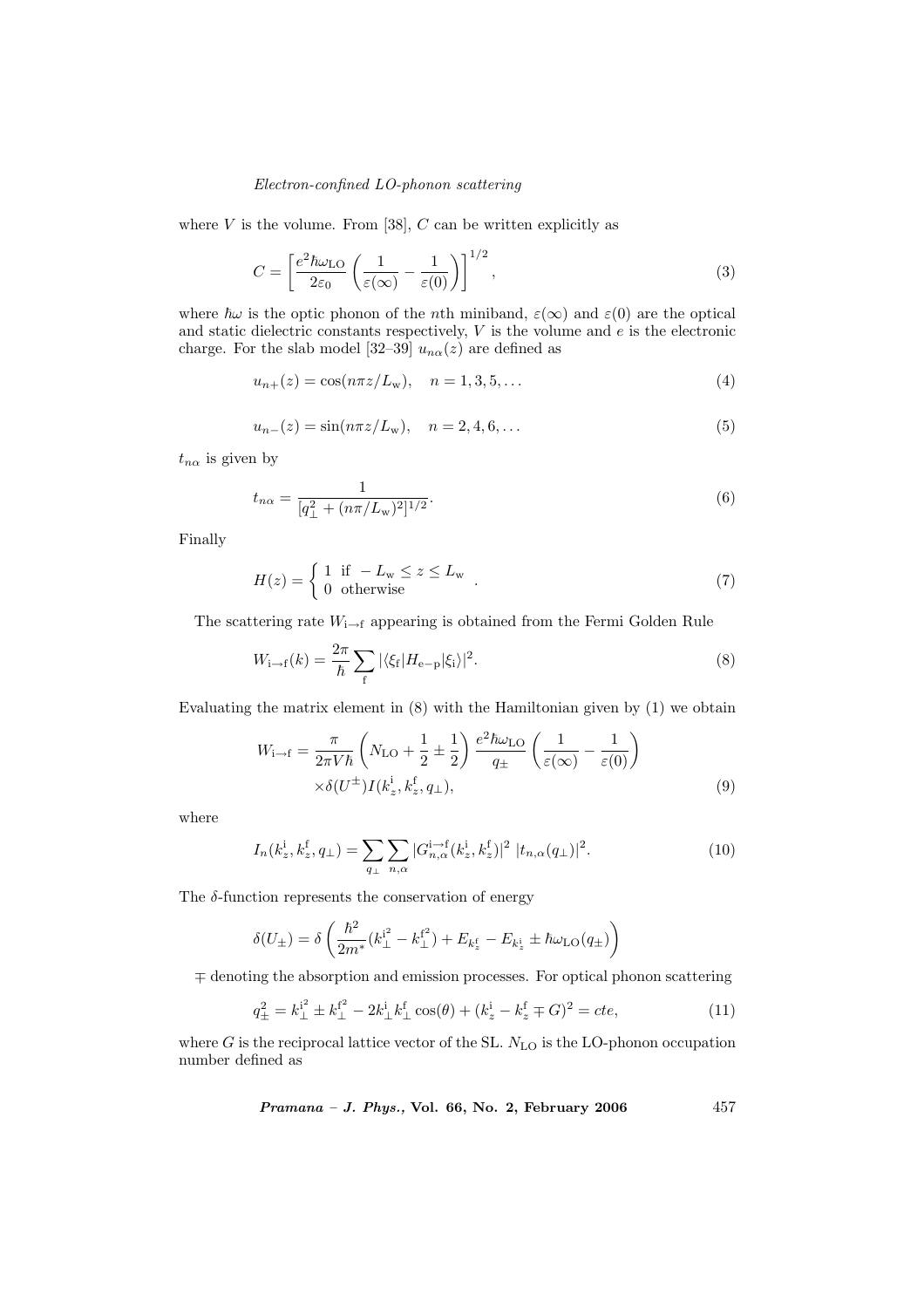$$
N_{\rm LO} = \left(\exp\frac{\hbar\omega_{\rm LO}}{k_{\rm B}T} - 1\right)^{-1}.\tag{12}
$$

 $G_{n,\alpha}^{i\to f}(k_z^i, k_z^f)$  is the overlap integral of the electron wave function and the zdependent electron-confined-phonon Hamiltonian

$$
G_{n,\alpha}^{i\to f}(k_z^i, k_z^f) = \int_{-L/2}^{L/2} \psi_f^*(z) u_{n,\alpha} \psi_i^*(z) dz,
$$
\n(13)

where  $\psi_i$ ,  $\psi_f$  are the miniband electron envelope wave functions in the initial and final states respectively [31]. L is the period of the SL;  $L = L_w + L_b$ . At  $U^{\pm} = 0$ ,  $k_{\perp}^{\text{f}}$  and  $k_{\perp}^{\text{i}}$  must be equal. We define a coordinate system and general lines of summation over  $k_f$  states that

$$
\sum_{k_{\rm f}} = \frac{V}{(2\pi)^3} \int_0^\infty k_{\perp}^{\rm f} {\rm d}k_{\perp}^{\rm f} \int_0^{2\pi} {\rm d}\theta_{\rm f} \int_{-\pi/L}^{\pi/L} {\rm d}k_z^{\rm f},\tag{14}
$$

where  $(k_{\perp}^{\rm f}, \theta)$  are the polar coordinates in the planes normal to  $k_z^{\rm f}$  defined earlier with the following Jacobian

$$
\frac{\partial U^{\pm}}{\partial k_{\perp}^{\mathbf{f}}} = \frac{\hbar^2}{m^*} k_{\perp}.
$$
\n(15)

With the use of (9), (13) and (15) the expression for scattering time due to the electron-confined-phonon interaction  $\tau^{-1}$  is calculated in first-order perturbation theory:

$$
\tau_{\rm op}^{-1} = \frac{1}{\tau_0 k_\perp} \int_0^{2\pi} d\theta \left\{ \int_{\gamma^+} \frac{I_{n,\alpha}^+(k_z^i, k_z^f, q_\perp) [N_{\rm LO}(\omega) + 1] \mathrm{d}k_z^{\rm f}}{q_+^2} + \int_{\gamma^-} \frac{I_{n,\alpha}^-(k_z^i, k_z^f, q_\perp) [N_{\rm LO}(\omega) + 1] \mathrm{d}k_z^{\rm f}}{q_-^2} \right\},\tag{16}
$$

where  $\gamma^{\pm}$  is the integration domain over  $k_z^{\text{f}}$  and is represented in figure 1.

## 3. Numerical results and discussion

For numerical computation, we have chosen the GaAs-Ga<sub>1-x</sub>Al<sub>x</sub>As with  $x = 0.45$  as a superlattice. The parameters pertaining to the system are:  $m_{\rm w}^* = 0.067 m_0, m_{\rm b}^* =$ 0.104 $m_0$ , where  $m_0$  is the free electron mass. The dielectric constant in the wells is taken equal to the one in barrier:  $\varepsilon_{\rm d} = 12.8, \varepsilon_{\infty} = 10.9, l_{\rm w} = 108$  Å,  $l_{\rm b}$  = 38 Å,  $V_{\rm b}$  = 495 meV. The energy of a bulk GaAs LO phonon  $\hbar\omega_{\rm LO}$  = 36.8 meV, the static and high frequency dielectric constant for GaAs:  $\varepsilon_s = 12.35$  and  $\varepsilon_{\infty} = 10.48.$ 

Figure 2 shows the plot of electron–LO-phonon coupling constant as a function of composition  $x$ . This constant increases monotonously and therefore we treat the  $x$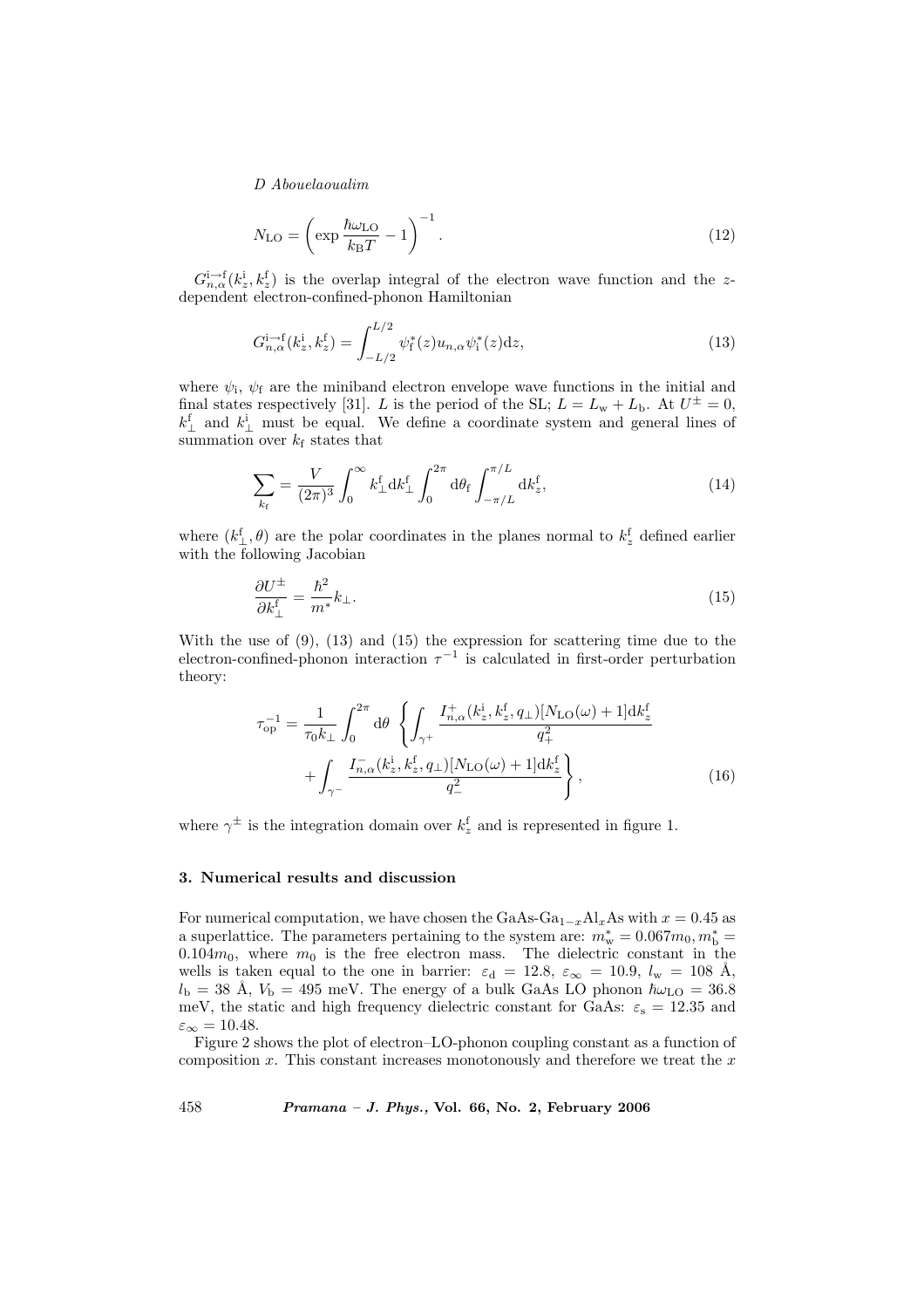Electron-confined LO-phonon scattering



**Figure 1.** Representation of constant-energy lines  $\varepsilon_{\xi K}$  = const. in  $(k_{\perp}, k_z)$ plane, the difference being  $\hbar\omega_{\text{LO}}$ . Two examples are drawn:  $2\Delta + \hbar\omega_{\text{LO}}$  and  $2\Delta - \hbar\omega_{\text{LO}}$ .



Figure 2. Variation of coupling constant as a function of composition.

fraction as the parameter for electron–LO-phonon interaction in superlattice. The variation of the optical phonon energy as a function of composition is represented in figure 3 which shows that with the increase of the concentration fraction, the optical LO-phonon energy increases. A partial differential equation is solved numerically for the phonon generation rate  $(\partial N_q/\partial t)$  for  $x = 0.45$ .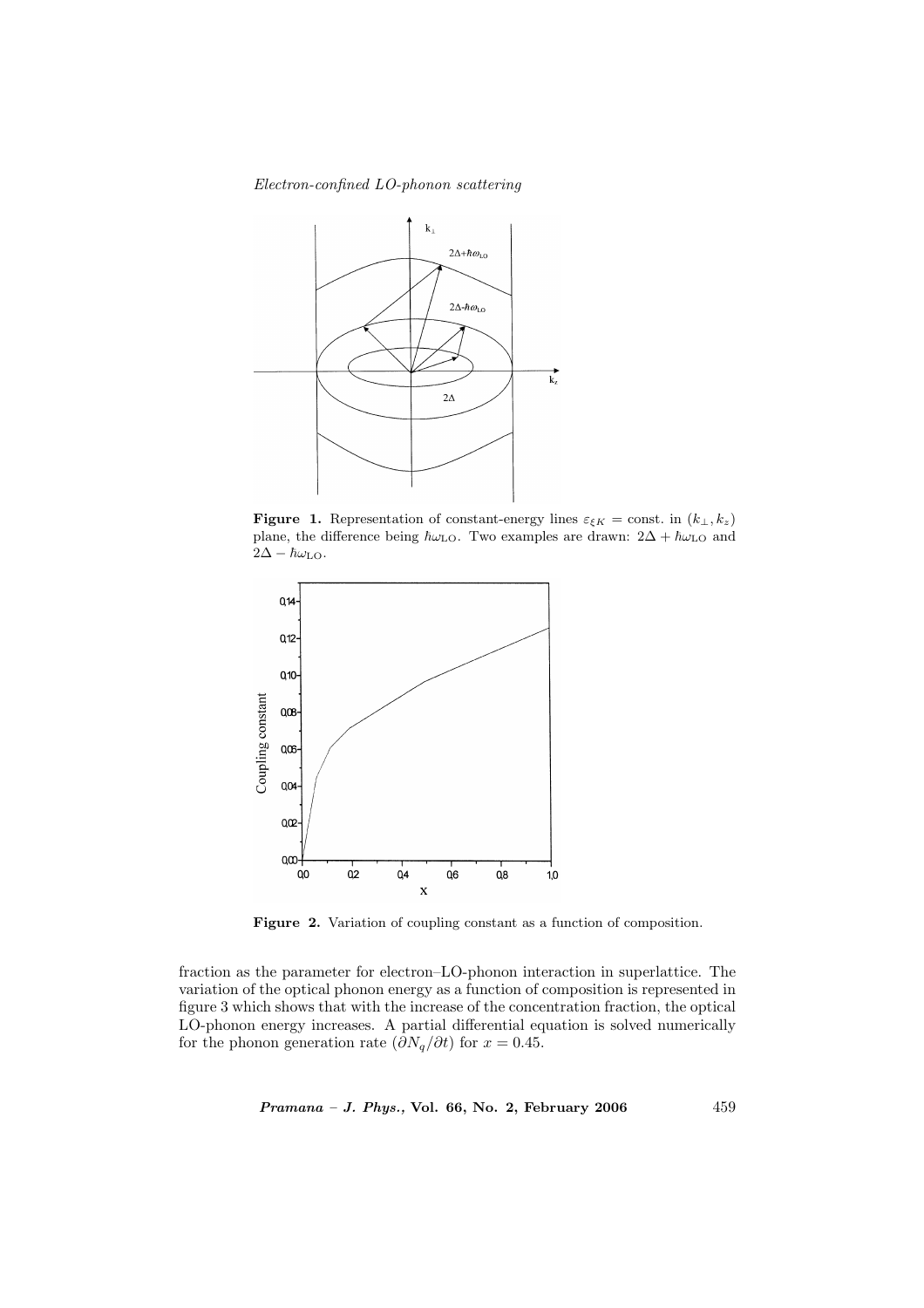

**Figure 3.** Optical phonon energy as a function of composition,  $x$ .



**Figure 4.** Representation of the phonon generation rate vs.  $L_{\rm b}$ .

$$
\frac{\partial N_q}{\partial t} = \frac{2\pi}{\hbar} (N_q + 1) \sum_K |M_q|^2 f(K, t) [1 - f(K - q, t)]
$$
  
 
$$
\times \delta(\varepsilon_{\xi K - q} - \varepsilon_{\xi K} + E_{\text{LO}}) - \frac{2\pi}{\hbar} N_q \sum_K |M_q|^2 f(K, t) [1 - f(K + q, t)]
$$
  
 
$$
\times \delta(\varepsilon_{\xi K - q} - \varepsilon_{\xi K} + E_{\text{LO}}) - \frac{N_q}{\tau_q}.
$$
 (17)

The results are shown in figure 4. We observe a strong dependence of  $(\partial N_q/\partial t)$ on the barrier width  $L<sub>b</sub>$ . We deduce that the barrier width  $L<sub>b</sub>$  has an effect on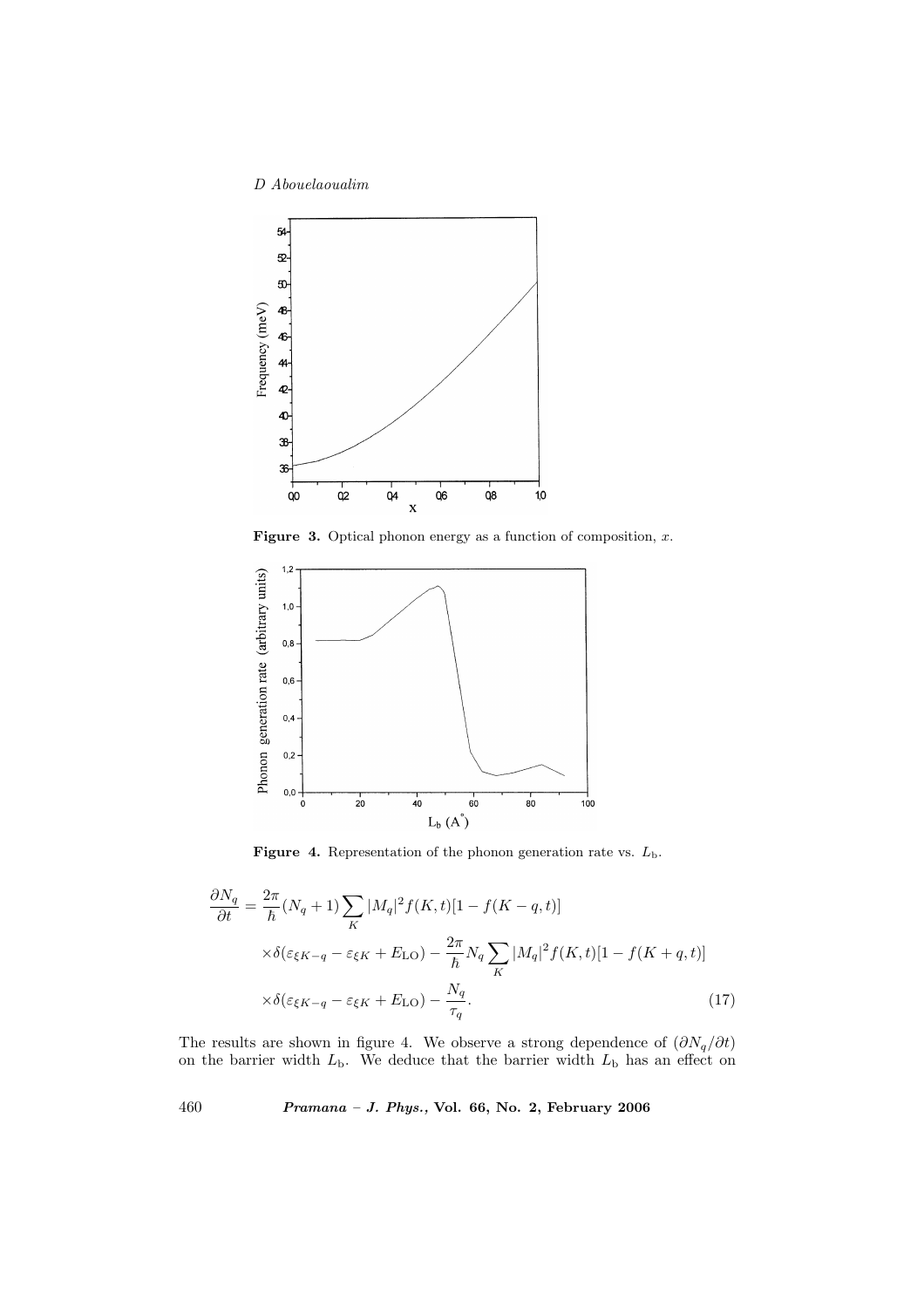Electron-confined LO-phonon scattering



Figure 5. Current density vs.  $L<sub>b</sub>$  for two different values of transport masses.



Figure 6. Probability density associated with an electron of the first miniband in the tight binding approximation. Links pace of potential is to indicate the positions of the barrier and well of superlattice.

the phonon generation rate, as well as on the confinement of the LO-phonon in the semiconductor superlattice. The variation of the current density with barrier width is plotted in figure 5 which shows that the current decreases with increasing barrier width. Accordingly, the behaviour of the tunnelling probability also decreases with increasing barrier width indicating that the electronic confinement increases. We present in figure 6 the probability density associated with an electron in the conduction miniband; which shows its maximum in the middle of the quantum wells of superlattice, where majority of electrons is found, with minimum in the barrier.

 $Pramana - J. Phys., Vol. 66, No. 2, February 2006  $461$$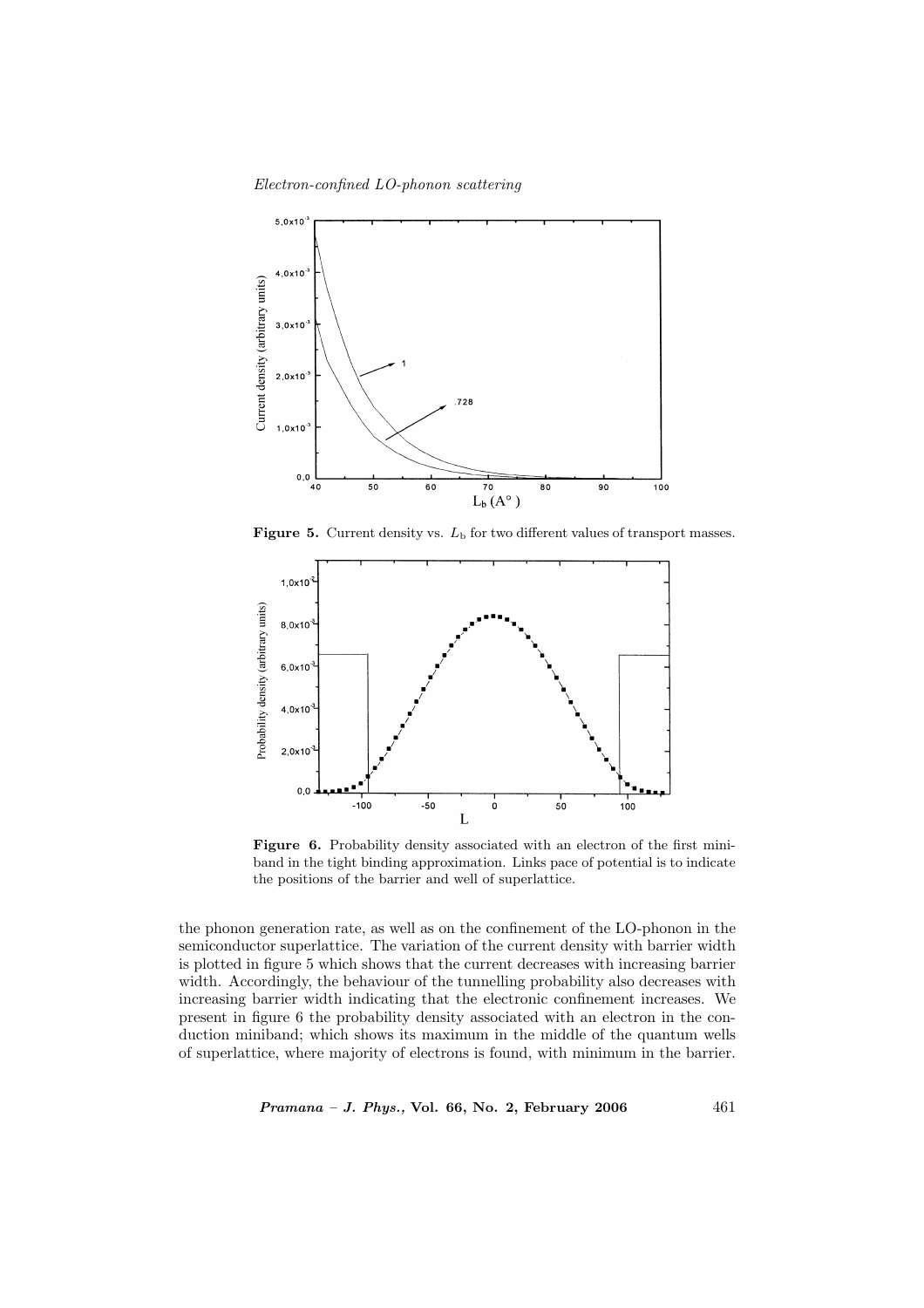When the barrier width increases, the confinement increases. The two phenomena are competitors. The first is the contribution of interface phonon and second is the contribution of confined phonon. This competition is controlled through the factor  $\Gamma = \gamma_{\rm L} L_{\rm w}$  where  $\gamma_{\rm L} = (2m_{\rm w}^* \omega_{\rm L_1})^{1/2}$  is the wave vector of optical phonon parallel to the interface.

– If  $\Gamma > 1$ , the contribution of confined LO-phonon increases.

– If  $\Gamma$  < 1, the contribution of interface phonon increases resulting in the reduction of the confined contribution.

We deduce that the composition  $x$  and width of the barrier are the essential parameters in the electron–LO-phonon interaction, especially for the confinement of LO-phonon in the superlattice. It justifies our choice of parameters for numerical results. Another quantity which influences the scattering rates is the overlap integral given by eq. (13). When plotted as a function of the final wave vector for several values of initial wave vector (figure 7), for larger values of the final wave vector  $k_z^f$  the quantity  $G_{n,\alpha}^{i\to f}(k_z^i, k_z^f)$  present larger overlap integrals, resulting in increasing scattering rates. In figure 8 we present a schematic diagram of phonon wave vectors which shows that for larger energy minibands the phonon wave vectors can be larger. Since the Fröhlich interaction is roughly proportional to  $1/q$ , the electron couple more weakly to the phonon. Therefore, the scattering rates will be reduced. Figure 9 illustrates the scattering time due to the electron-confined LO-phonon interaction confined as a function of the total energy  $\varepsilon_{\xi}$  for the value of  $k_z^i = \pi/2L$ .

– For  $\varepsilon_1 < \varepsilon_\xi < \varepsilon_2$  the relaxation time increases with total energy of a linear way that describes the dependence of  $\tau_{\rm op}$  with energy. We can deduce that  $\varepsilon_{\rm i}$  =  $|2\Delta - \hbar\omega_{\text{LO}}|$  and  $\varepsilon_2 = 2\Delta$ .

– When  $2\Delta < \varepsilon$ <sub>ξ</sub> <  $2\Delta + \hbar \omega$ <sub>LO</sub> the scattering time decreases drastically as total energy increases which is due to the confinement effect and in confirmity with a previous remark that for larger energy miniband the electron couples weakly to the phonon.



**Figure 7.** Plots of the matrix elements as  $k_z^f L$  for two different  $k_z^i$  values.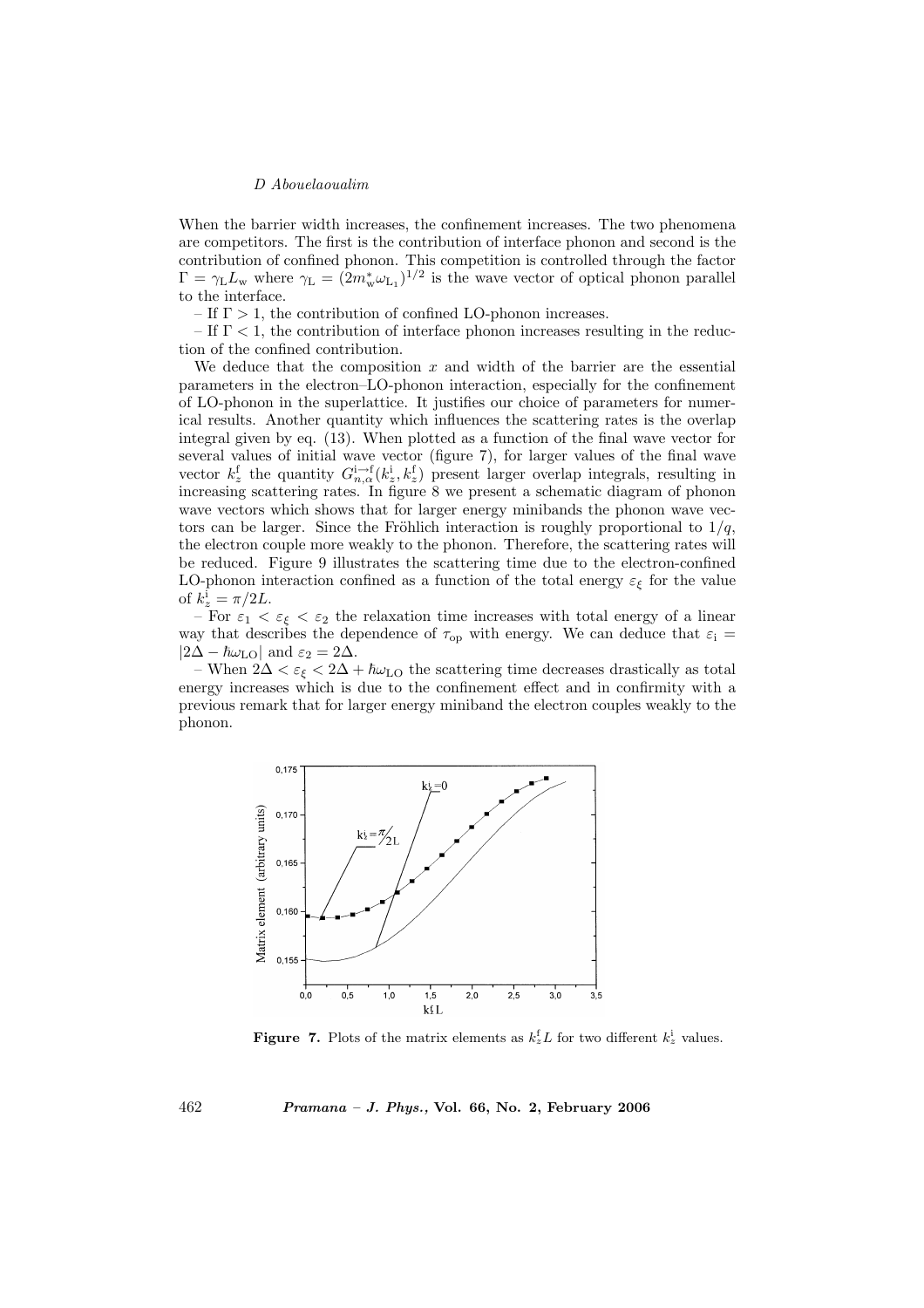Electron-confined LO-phonon scattering



Figure 8. Schematic diagram of phonon wave vectors.



Figure 9. Relaxation time in  $GaAs-Al_{0.45}Ga_{0.55}As$  superlattice as a function of the total energy for  $k_z^i = \pi/2L$ .

In conclusion, we have presented a systematic study of the relaxation time due to the electron-confined LO-phonon interaction. The theory presented applied the slab model for confined LO-phonon modes, and used a new analytic wave function associated with electron in conduction minibands. We have shown that the composition x of GaAs-Ga<sub>1-x</sub>Al<sub>x</sub>As superlattice and the width at the barrier  $L_{\rm b}$ are essential parameters and the confinement LO-phonon results are in agreement

 $Pramana - J. Phys., Vol. 66, No. 2, February 2006  $463$$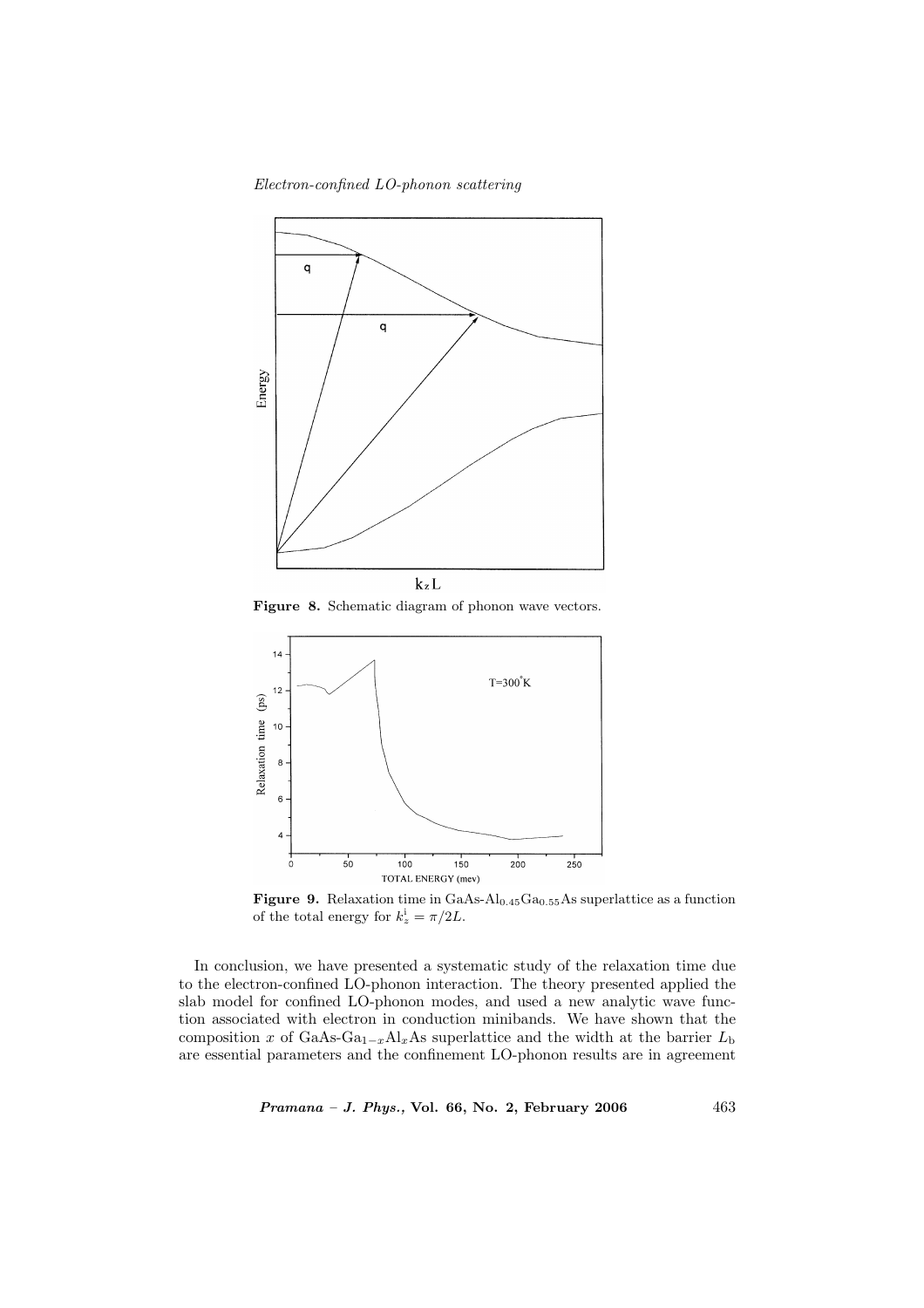with experimental measurements [40]. The competition between the contribution of interface phonon and the one of confined phonon is controlled through the factor Γ. We also found that the scattering time significantly depends on total energy.

#### References

- [1] L Esaki and R Tsu, *IBM. J. Res. Dev.* **14**, 61 (1970)
- [2] R Tsu and L Esaki, Appl. Phys. Lett. 10, 246 (1971)
- [3] L Eaves, F W Sheard and G A T Toombs, Band structure engineering in semiconductor microstructures edited by R A Abram and M Jaros (Plenum, New York, 1989) vol. 189, p. 149
- [4] E E Mendez, Interfaces, quantum wells, and superlattices edited by C Leavens and R Taylor (Plenum, New York, 1988) vol. 179, p. 227
- [5] P Lugli, Band structure engineering in semiconductor microstructures edited by R A Abram and M Jaros (Plenum, New York, 1989) vol. 189, p. 187
- [6] C Y Chang, W C Liu, M S Jame, Y H Wang, S Luryi and S M Sze, IEE Electron Device Lett. EDL-7(9), 497 (1986)
- [7] R Dingle, Semiconductors and semimetals (Academic Press, New York, 1987) vol. 24
- [8] H C Casey and M B Panich, Heterostructure lasers (Academic Press, New York, 1978)
- [9] N Holonyak Jr., R M Kolbas and R D Dupus, IEEE J. Quantum Electron. QE-16, 170 (1980)
- [10] R O Grondin, W Porod, J Ho, Ferry and G J Iafrate, Superlattice and Microstructures 1, 183 (1985)
- [11] E Brown, W D Goodhue, T C L G Sollner, J. Appl. Phys. 64, 1519 (1988)
- [12] F Capasso, K Mohamed and A Cho, J. Appl. Phys. Lett. 48, 478 (1986)
- [13] A C Gossard, Molecular beam epitaxy and heterostructures edited by L L Chang and K Ploog (Martinus Nijhoff Publishers, Dordrecht, 1985) p. 499
- [14] J H English, A C Gossard, H L Störmer and K W Baldwin, Appl. Phys. Lett. 50, 1826 (1987)
- [15] L Pfeiffer, K W West, H L Störmer and K W Baldwin, Appl. Phys. Lett. 55, 1988 (1989)
- [16] M A Reed, J W Lee and H L Tsai, Appl. Phys. Lett. 49, 158 (1986)
- [17] D Emin and C F Hart, Phys. Rev. B36, 2530 (1987)
- [18] M C Thatam, J F Ryan and C T Foxon, Phys. Rev. Lett. 63, 1637 (1989)
- [19] C Priester, G Allan and H Lannoo, Phys. Rev. B28, 7194 (1983)
- [20] A Seilmcier, H J Hubner, G Absteiter, G Weimann and W Schlapp, Phys. Rev. Lett. 59, 1345 (1987)
- [21] B Jusserand and M Cardona, Light scattering solids V edited by Cardona
- [22] G Guntherodt, Topics Apll-Phys. (Springer, Berlin, Heidelberg, 1989) vol. 66, p. 49
- [23] M V Klein, IEE J. Quantum Electron. QE-22, 1760 (1986)
- [24] B Jusserand, D Paquet and A Regreny, Phys. Rev. B30, 6245 (1984)
- [25] V M Fomin and E P Pokatilov, Phys. Stat. Sol. B132, 96 (1985)
- [26] E P Pokatilov, V M Fomin and N N Semenovkaya, Phys. Rev. **B47**, 16597 (1993)
- [27] R Lassmig, Phys. Rev. B30, 7132 (1984)
- [28] Xi-Xiq Liang, J. Phys. C4, 9769 (1992)
- [29] Wenhui Duan, Jia-Lin Zhu and Bing-Lim Gun, J. Phys. Condens. Matter 5, 2859 (1993)
- [30] R Ferrira and G Bastard, Phys. Rev. B40, 1074 (1989)
- [31] D Aitelhabti, P Vasilopoulos and J F Curie, Can. J. Phys. 68, 286 (1990)